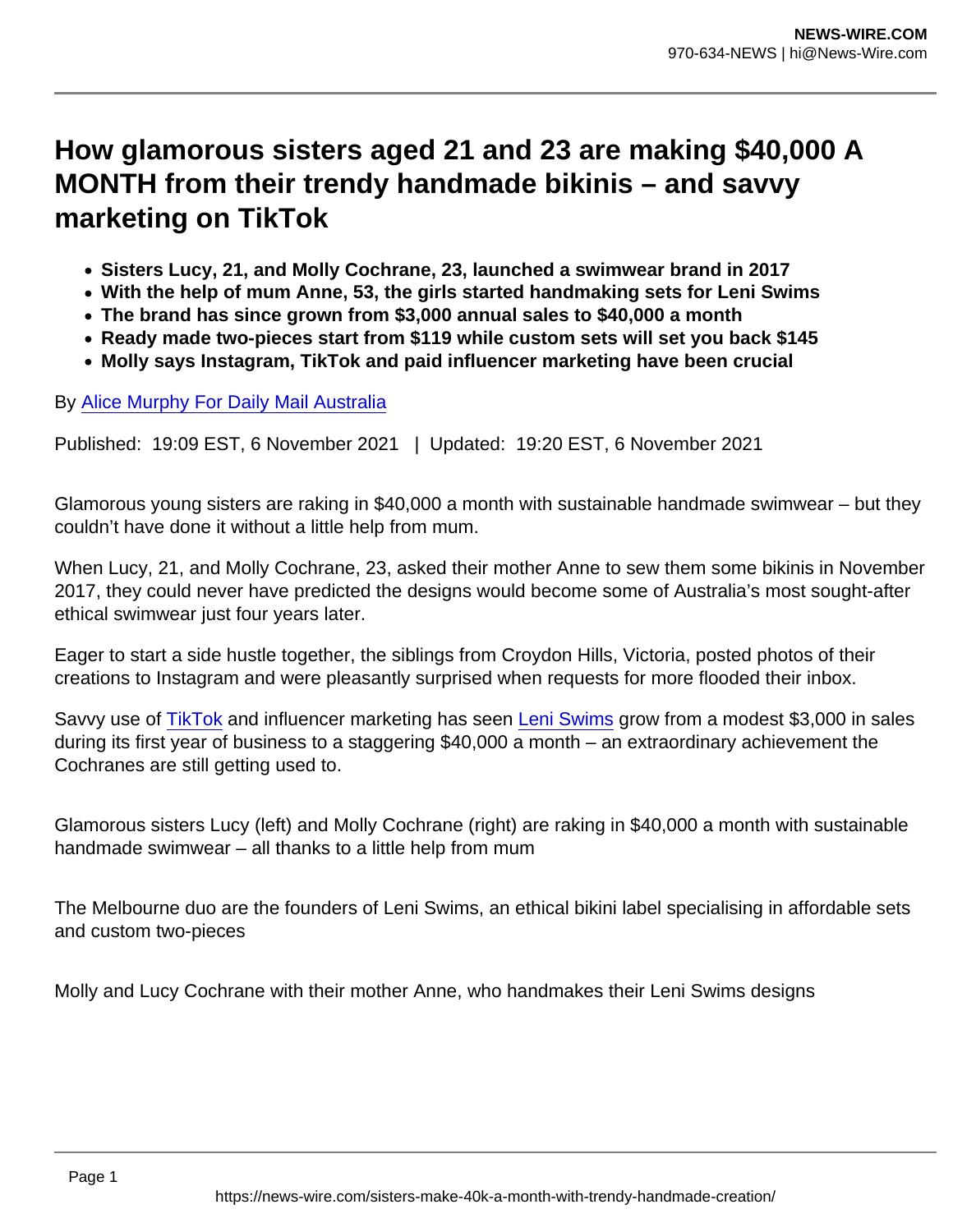'When we launched we had absolutely no idea what we were doing,' Molly told Daily Mail Australia.

'We've done about \$484,000 this year so far, which was a huge shock, but we also know how hard we've worked and that we really deserve it.'

Made from recycled nylon which is soft, breathable and infused with fibres that protect against harmful UV rays, the bikinis come in a range of eye-catching prints with something to suit every shape and skin tone.

Ready made two-pieces start from \$119 while custom sets will set you back \$145 – a refreshingly affordable price point for a sustainable brand.

Sales of the bikinis (one pictured) have grown from a modest \$3,000 in their first year of business to a staggering \$40,000 a month in 2021

Co-founder Molly (pictured in a Leni Swims set) said she and her sister Lucy had 'absolutely no idea' what they were doing when they launched their brand back in 2017

Made from recycled nylon which is infused with fibres that protect against UV rays, the bikinis come in a range of eye-catching prints with something to suit every shape and skin tone

Single tops from similar labels such as Bydee and Zazi Swim cost at least \$90 while bottoms are about the same.

Creating affordable pieces that still put the planet first was the driving force for the Cochranes, who felt there was something missing in the Australian market.

'Before we started we had a look and found a lot of either super expensive, or incredibly cheap options,' Molly recalled.

'Then after we realised people liked our designs and fabrics, we just kept creating them.'

Social media has been the biggest source of sales for the brand, according to Molly, who says a series of viral TikTok videos have sparked a significant uptick since late 2020

The prices are refreshingly affordable for a sustainable brand